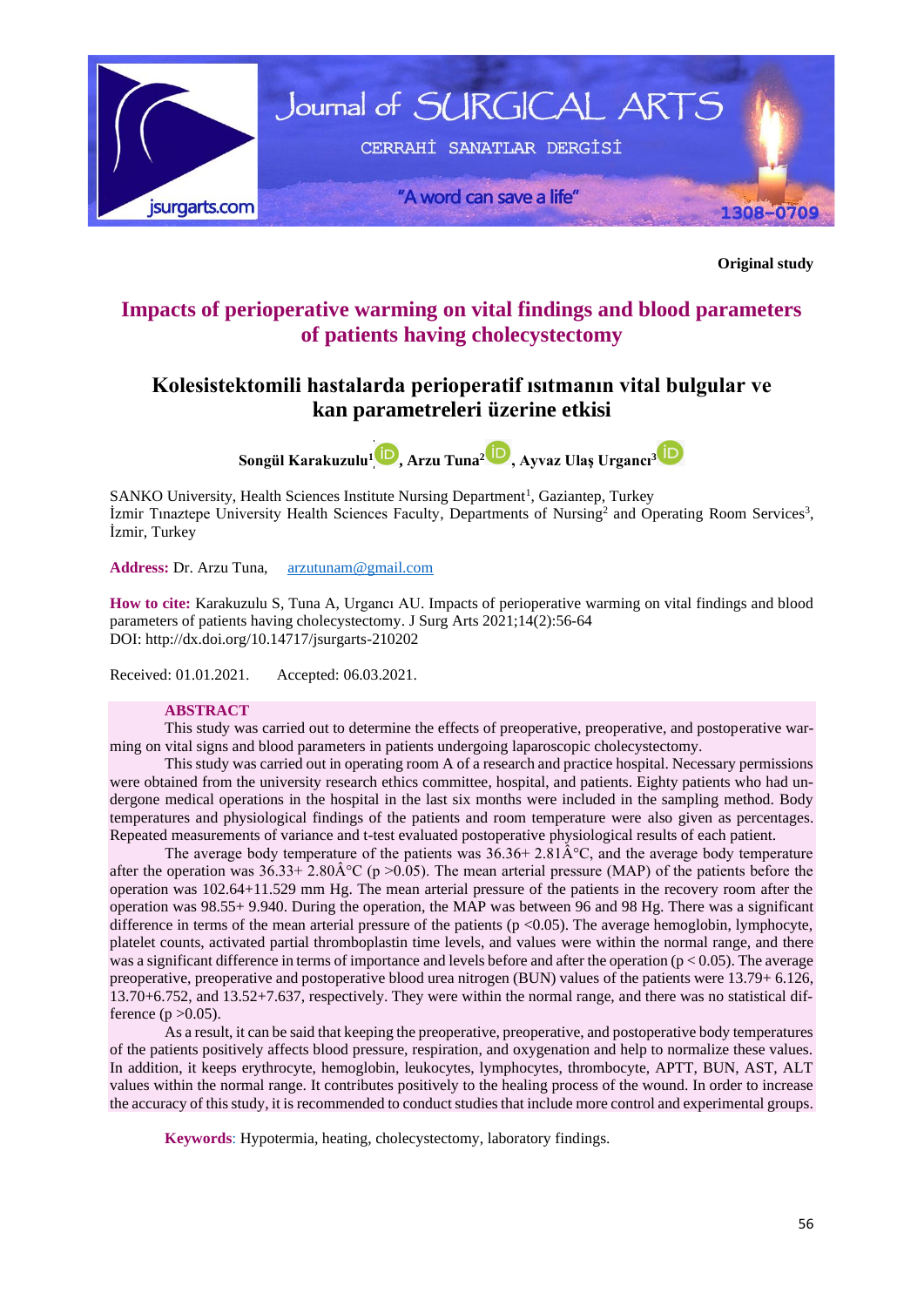### **ÖZET**

Bu araştırma laparoskopik kolesistektomi uygulanan hastalarda preoperatif, preoperatif ve postoperatif ısınmanın yaşamsal bulgular ve kan parametreleri üzerine etkisini belirlemek amacıyla yapıldı.

Bu çalışma bir araştırma ve uygulama hastanesinin A ameliyathanesinde gerçekleştirildi. Üniversite araştırma etik kurulundan, hastaneden ve hastalardan gerekli izinler alındı. Son altı ayda hastanede tıbbi operasyon geçiren 80 hasta örnekleme yöntemi ile örneklemeye alındı. Hastaların vücut sıcaklıkları ve fizyolojik bulguları ile oda sıcaklığı da yüzde olarak verildi. Her hastanın ameliyat sonrası fizyolojik bulguları tekrarlayan ölçümlerde varyans ve t testi ile değerlendirildi.

Hastaların ortalama vücut ısısı  $36.36+2.81\hat{A}^{\circ}C$  ve operasyon sonrası ortalama vücut ısısı  $36.33+2.80\hat{A}^{\circ}C$ idi (p >0.05). Hastaların operasyon öncesi ortalama arter basıncı (MAP) 102.64+11.529 mmHg iken, operasyon sonrası derlenme odasındaki ortalama arter basıncı 98.55+9.940 olarak bulundu. Operasyon sırasında MAP 96 ile 98 Hg arasındaydı. Hastaların ortalama arter basıncı açısından anlamlı fark vardı (p<0.05). Ortalama hemoglobin, lenfosit, trombosit sayıları, Aktive Parsiyel Tromboplastin Zamanı düzeyleri ve değerleri normal aralıktaydı ve operasyon öncesi ve sonrası değerler ve düzeyler açısından anlamlı fark vardı (p < 0.05). Hastaların sadece ameliyat öncesi, ameliyat öncesi ve ameliyat sonrası ortalama kan üre nitrojen (BUN) değerleri sırasıyla 13.79+ 6.126, 13.70+6.752 ve 13.52+7.637 idi. Normal sınırlar içindeydiler ve istatistiksel olarak fark yoktu (p>0.05).

Sonuç olarak, hastaların preoperatif, preoperatif ve postoperatif vücut sıcaklıklarının sabit tutulmasının kan basıncı, solunum ve oksijenasyonu olumlu yönde etkilemesine ve bu değerlerin normalleşmesine yardımcı olduğu söylenebilir. Ayrıca eritrosit, hemoglobin, lökosit, lenfosit, trombosit, APTT, BUN, AST, ALT değerlerini normal değer aralığında tutar ve yaranın iyileşme sürecine olumlu katkıda bulunur. Bu çalışmanın doğruluk oranını artırmak için daha çok kontrol grubu ve deney grubu içeren çalışmaların yapılması önerilmektedir.

**Anahtar kelimeler:** Hipotermi, ısıtma, kolesistektomi, laboratuvar sonuçları.

#### **INTRODUCTION**

Hypothermia might, especially during and after general anaesthesia, result in excessive blood loss, which can, in return, necessitate blood transfusion and cause platelet function disorder. Blood parameters can, for that reason, change; patients can experience increased wound infection; oxygenation of the wound site can be prevented; wound healing can be longer; cardiac rhythm can change; pulse rate can change; myocardial ischemia can be experienced; and bradycardia and death might occur. Respiratory functions can be impaired; peripheral blood flow can increase pulmonary vascular resistance and oxygen demand can increase; CO2 excretion can be difficult; glomerular filtration rate, intestinal motility and peristalsis can slow down; stress hormones can be affected adversely; blood sugar can be affected; liver is adversely affected and drug toxicity might occur; brain blood flow can decrease; changes in consciousness, proteinuria and albuminuria can occur; and patients might need to stay in hospital more (1-10 ).

Since unintended postoperative hypothermia (the state in which body temperature is less than 36 degrees) is caused by the negative impact of anaesthetic drugs, which are used for a long period of time during operations, on body temperature, it is necessary to rewarm the body of a hypothermic patient in order to minimise potential complications (11).

Although hypothermia usually affects patients physiologically in long-term surgeries, patients are also affected by hypothermia in minimally invasive abdominal surgeries like laparoscopic procedures. In this respect, according to two studies focusing on heating the gases used in laparoscopic minimally invasive abdominal surgeries, it is recommended to give wet and warmed gases to adult patients (12).

It is important that, before, during and after a surgery, nurses giving care to patients should check patients' body temperatures, control loss of heat after anaesthesia and diagnose potential systematic problems that might occur as a result of loss of heat. Nurses should take precautions to protect patients' body temperatures, to warm their patients, to prevent loss of heat in the periphery of patients such as head and feet, to help patients to get dressed before and after a surgery and to cover patients with thermal insulation covers. By evaluating blood and fluid temperatures during and after an operation, nurses should help maintain patient normothermia (13).

In the research, it has been found that active warming, compared to heated cotton blankets, shortens the average time required to provide normothermia; however, a meaningful significant difference has not been observed. It has been found that active warming, compared to unheated cotton blankets, reduces the average time required to provide normothermia by up to one and half hours and that persons in the active warming group tend to shiver less than those in the unheated cotton blanket group. It has also been observed that hot air blowing systems, compared to systems circulating hot water, reduce the average time required to provide normothermia by approximately an hour. No statistical difference has been observed between cotton blankets and thermal insulation covers in terms of providing normothermia or reducing shivering, and no data has been found for cardiovascular complications or mean temperature differences.

In particular, it has clinically been reported that hot air blowing systems shorten the average time required to provide normothermia in patients with postoperative hypothermia. However, it has also been reported that no reliable or meaningful data has been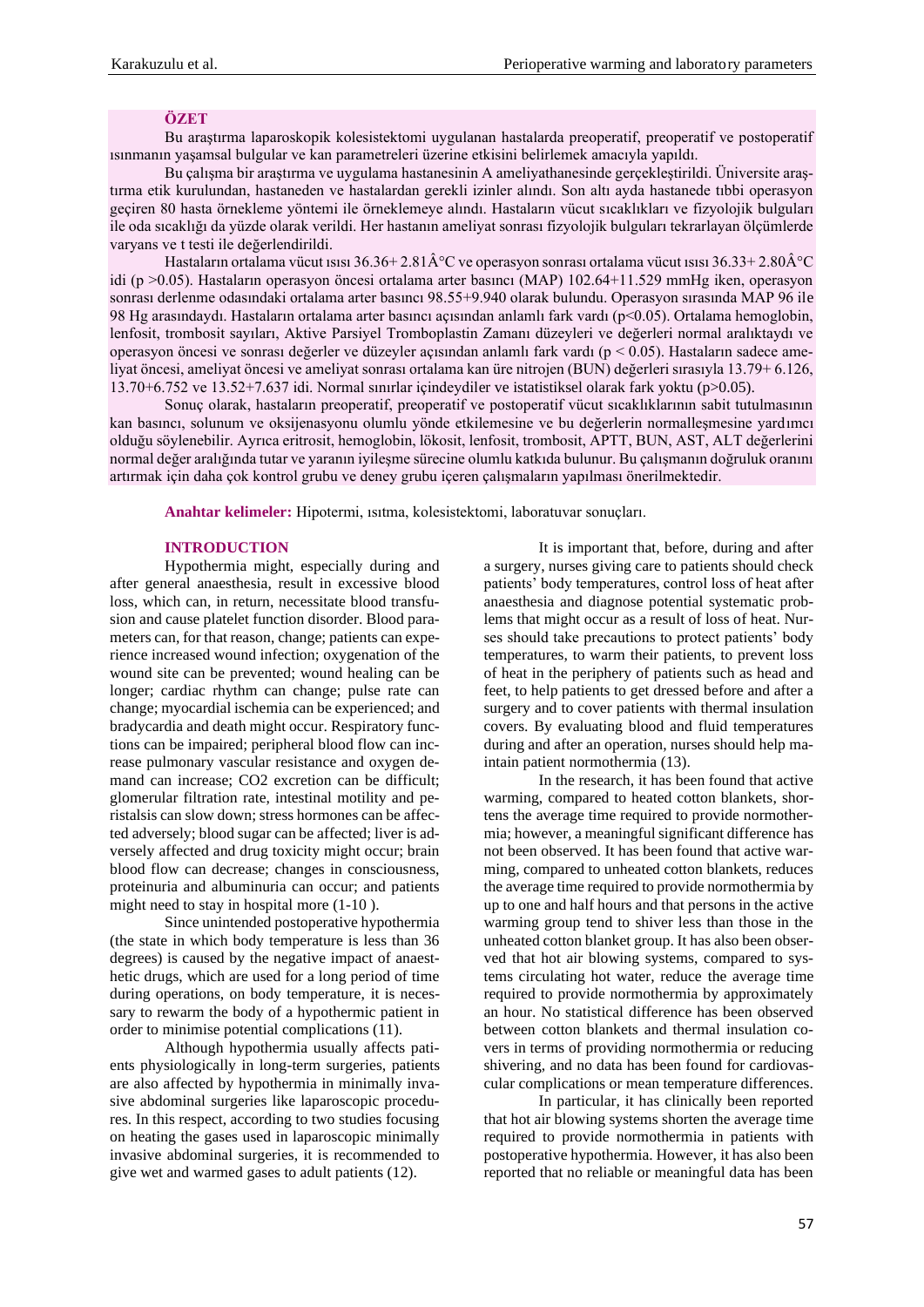found about some clinical cases. Considering these, it is not clear whether active warming is beneficial or harmful. Highly reliable data on warming method is not either available. No clear result has, for that reason, been reached regarding the effects of other warming methods. However, it is a well-known fact that patients are negatively affected by hypothermia and that warming patients is a necessity (11).

This quasi-experimental study has been conducted in order to find the impacts of perioperative, intraoperative and postoperative warming on vital findings and blood parameters of patients having laparoscopic cholecystectomy. In this context, in accordance with the purposes stated, the accuracy of the following hypotheses has been aimed to be determined.

## **MATERIAL and METHOD**

This research is quasi-experimental study. The research data were collected from the Research and Application Centre at XXX between 1 October 2017 and 31 March 2018. According to the data obtained from the archive section of the Research and Application Centre at XXX Centre, 100 patients underwent laparoscopic gallbladder surgery. All the patients, who were between 40 and 65 and accepted to be part of the study, were included in this study. The population of the study included patients who were planned to undergo gallbladder surgery with laparoscopy in the Research and Application Centre Operating Room at XXX. By using the sample calculation formula, 80 patients were included in the sample of the study. In this calculation, the population of the study was 100, and the level of reliability of the research was %95. The following formula was taken into account while calculating the sample.

Socio-demographic data, operation duration, operating room temperature, physiological findings about pre-warming, intra-warming and post-warming were collected by means of registration forms. These forms were prepared through a detailed search of the literature. Through the socio-demographical data form, information about the following questions was collected: name and surname of patient; participant number; age of patient; operation duration; type of anaesthesia; type of surgery; operating room temperature; duration of anaesthesia; temperature of solutions used (IV solutions, washing solutions, blood transfusion); duration of hunger before operation; duration of air blowing system application; duration of awakening following anaesthesia; shivering after operation; perioperative and postoperative complications; types of complications (haemorrhage, urinary tract infections, acute renal failure, pneumonia, wound infection, pulmonary atelectasis, systemic sepsis, mortality and so on); and duration of postoperative stay in the hospital.

Perioperative physiological changes in the patient; laboratory findings in the registration form; perioperative physiological values; body temperature; blood pressure; mean arterial pressure (MAP); pulse rate; respiratory rate; oxygen saturation; Glasgow coma scale; and room temperature were evaluated. Laboratory findings, haemoglobin (Hb), erythrocyte (KK), leukocyte (WBC), bleeding time, blood urea nitrogen values (BUN) were also evaluated. During the operation, physiological changes in the patient; laboratory findings in the registration form; physiological changes in the 0th, 15th and 30th minutes of the operation; blood pressure; MAP; pulse rate; respiratory rate; oxygen saturation; body temperature; and room temperature were monitored.

Laboratory findings, haemoglobin (Hb), erythrocyte (KK), leukocyte (WBC), lymphocyte, platelet (PLT), alanine aminotransferase (ALT), aspartate aminotransferase (AST), bleeding time, blood urea nitrogen values (BUN) were also monitored. Laboratory findings, hemoglobin (Hb), erythrocyte (KK), leukocyte (WBC), lymphocyte, platelet (PLT), alanine aminotransferase (ALT), aspartate aminotransferase (AST), bleeding time, blood urea nitrogen values (BUN) were recorded. The variables of the research: the independent variable was warming, while the dependent variables of the research were vital findings (blood pressure, pulse, respiration, saturation) and blood parameters (Hb, erythroid, leukocyte, lymphocyte, BUN, AST, ALT, bleeding time and APTT).

Those with congestive heart disease, intestinal inflammation like ulcerative colitis, hypo or hyperthyroidism, respiratory, kidney, liver and pancreatic failures, and bile tumor were not included in the research, which is among the limitations of the research. Since it was thought that the current status of those patients would negatively affect physiological parameters, those patients were excluded.

The official permission for the research was obtained from the Clinical Research Ethics Committee (Protocol Bo: 2.2016.03, date 21.10.2016) of XXX University and from the Chief Physician of the Research and Application Centre at XXXX Hospital, XXX University. Before starting the research, in order to show that there were no ethical issues or problems, necessary permissions were obtained from the patients and from the Chief Physician of the Research and Application Centre at XXX Hospital, XXX.

The objective and process of the research were explained to the patients who accepted to be part of the research, and the written consent forms regarding the voluntary participation of the patients in the research were also collected. Patients were informed about that, if they agreed to participate in the research, their perioperative, intraoperative and postoperative physiological results such as tension values and respiratory, pulse and blood rates would be recorded. The patients were also informed about that the research aimed to find out the impacts of intraoperative warming and that their treatment process would not be affected at all. The research process flow chart was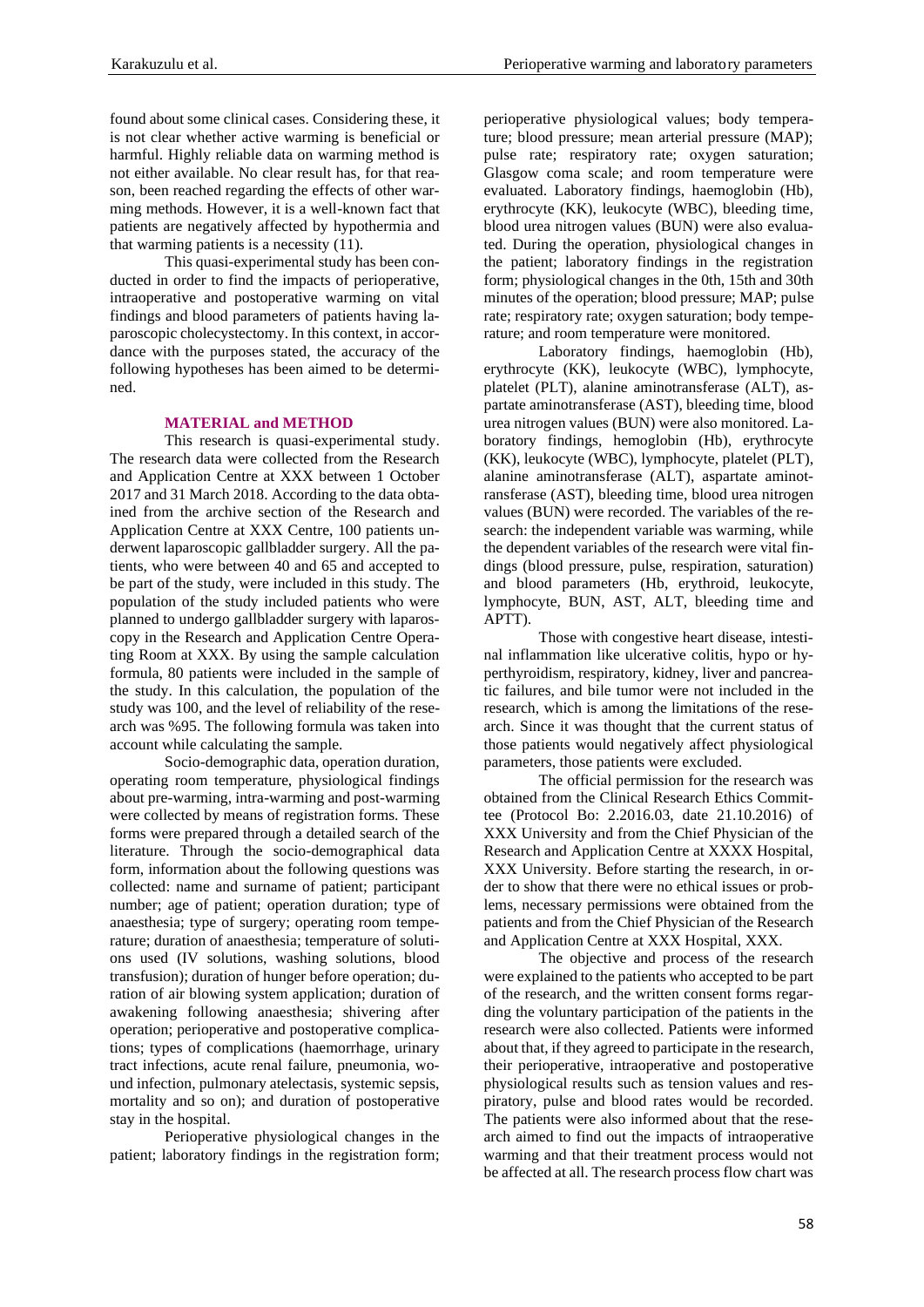as in Figure 1. In order to maintain their body temperatures, the patients were covered with warm towels and blankets before the operation. During the operation, IV infusion and irrigation fluids were kept at 37 degrees. No blood transfusion was performed during the operation. The perioperative and intraoperative operating room temperature was kept at 21 degrees.

## **Statistical analysis**

In the evaluation of the research data, all the socio-demographic data were given in percentages. Body temperature, physiological findings and room temperature were given in percentages. Room temperature and the perioperative body temperature and physiological findings of each patient were evaluated by using variance and t test. Exact p-value is  $p<0.05$ . Software of statistical analysis was statistical package for the Social Sciences (SPSS) Statistics V22.

## **RESULTS**

The average age of the patients was  $52.18 +$ 12.64 (min: 30, max: 72). %60 of them were women. All the patients underwent anaesthesia and laparoscopic cholecystectomy. There was a patient who developed a complication (bleeding) during the operation, and that patient was not included in the sample. The body mass index of %50 of the patients was normal; only %3.8 of the patients had a low body mass index. All the patients were warmed through the use of hot air blowing system during the operation, and the average duration of the operation was 74.55 +23.40 minute (min: 40, max:120). The average duration of general anaesthesia was 56.17+23.46 minute (min:20, max:128). Some drugs and fluids such as Propofol 2 mg / kg, Esmeron 0.6 mg / kg, Fenatanil 1mcgr / kg, Aritmal 0.5 mg / kg, Ultiva infusion (0.01-0.05 mvgr / kg) were used for general anaesthesia. IV infusion fluids and other irrigation fluid delivered to the patients during the operation were kept at 37 degrees, and no blood transfusion was performed. The perioperative room temperature was 21.21+0.38°C (min:20, max:22). The operating room temperature during the operation was 21.45 +0.52 °C (min:20, max: 22). The perioperative body temperature was 36.33+0.294 °C (min: 36, max:37). The duration of the postoperative awakening of the patients was 9.06 +2.76 (min: 4, max:16). When the shivering conditions of the patients were examined, it was found that there was no patient who was shaking in the wake-up room (Table 1).

| Table 1: Evaluation of socio-demographical data.                                        |        |                                              |                    |  |  |
|-----------------------------------------------------------------------------------------|--------|----------------------------------------------|--------------------|--|--|
| Socio-Demographical Data                                                                |        | <b>Number</b>                                | Percentage $(\% )$ |  |  |
| Age                                                                                     |        | $52.18 + 12.64$ (min: 40, max: 72)           |                    |  |  |
| Gender                                                                                  | Female | 48                                           | 60                 |  |  |
|                                                                                         | Male   | 32                                           | 40                 |  |  |
| Mass Body Index                                                                         | Normal | 40                                           | 50                 |  |  |
|                                                                                         | Fat    | 37                                           | 46.3               |  |  |
|                                                                                         | Thin   | 3                                            | 3.7                |  |  |
| Duration of Operation (Those warmed through hot air blowing<br>system during operation) |        | 74.55 $\pm$ 23.40 minute (min: 40, max: 120) |                    |  |  |
| Average temperature of IV Infusion fluid                                                |        | Kept at $37^{\circ}$ C                       |                    |  |  |
| Intraoperative Temperature of Irrigation Fluids                                         |        | Kept at 37 °C                                |                    |  |  |
| Temperature of Blood Transfusion                                                        |        | Not Performed                                |                    |  |  |
| Perioperative Operating Room Temperature                                                |        | $21.21 + 0.38$ °C (min:20, max:22)           |                    |  |  |
| Intraoperative Operating Room Temperature                                               |        | $21,45 + 0.52$ °C (min:20, max: 22)          |                    |  |  |
| Perioperative Body Temperature of Patients                                              |        | $36.33 \pm 0.294$ °C (min: 36, max: 37)      |                    |  |  |
| Duration of Postoperative Awakening                                                     |        | $9.06 \pm 2.76$ (min: 4, max:16)             |                    |  |  |
| Postoperative Shivering                                                                 |        | No Patient Shivered After Operation          |                    |  |  |

All the infusion fluids delivered to the patients were kept at 37°C. The patients were warmed through hot air blowing system during the operation. The room temperature was 21 degrees. No shivering was observed before and after the operation. The perioperative body temperature of the patients was 36.36+2.81°C (min:35.8, max:37.1), while their postoperative body temperatures were similar 36.33+ 0.294°C (min: 36, max:37). The results of the variance analysis on repeated measures showed that there was no significant difference among the perioperative, intraoperative and postoperative body temperatures of the patients ( $p=0.640$ ,  $p>0.05$ ). The mean arterial pressure (MAP) value of the patients was 102.64+11.529 mm Hg (min:83, max: 142), while it was 98.55+ 9.940 (min:68, max:134) in the wake-up room. During the operation, the mean arterial pressure value was between 96 and 98 Hg. The results of the variance analysis on repeated measures showed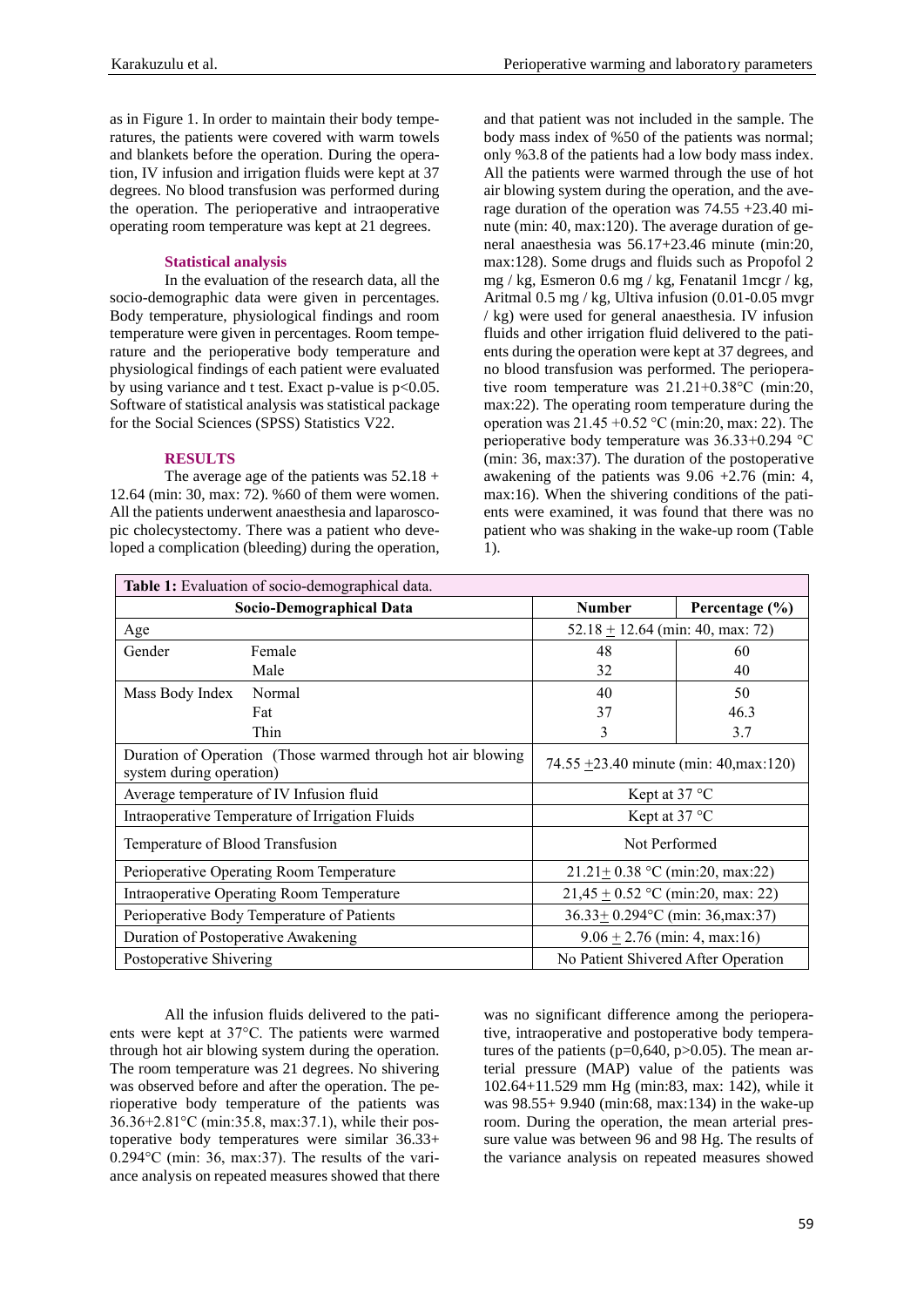that there was a significant difference among the average arterial pressures ( $p=0.007$ ,  $p<0.05$ ). The average perioperative pulse rate of the patients was 85.55+12.064 minute (min:56, max: 120). It was 84.90 + 9.850 minute (min:56, max: 108) in the wakeup room. In the 5th, 15th and 30th minutes of the operation, the pulse rates of the patients were 82 and 84 per minute. The results of the variance analysis on repeated measures showed that there was no significant different among all the pulse rates of the patients  $(p=0,064, p > 0.05)$ . The perioperative respiratory rate of the patients was 17.55+1.645 minute (min:13, max: 20). During the operation, the patients were intubated in continuous mandatory ventilation (CMV) mode. After the operation, the patients were conscious in the wake-up room, and their average respiratory rate was 17.38+1.610 minute (min:12, max: 20). According to the results of the independent t-test, there was no significant difference among all the respiratory rates of the patients ( $p=0,424, p>0.05$ ). The oxygen saturation rate of the patients was %96.73+2.06 (min:88, max:100). During the operation, the patients were intubated. The postoperative oxygen saturation rate was %96.73+1.559 (min:90, max:99). According to the results of the independent t-test, there was no significant difference among the oxygen saturation rates of the patients  $(p=0.424,$ p>0.05) (Table 2).

| Table 2: An evaluation of vital findings (VF) of patients before, during and after operation. |                                                                    |                                                                     |                                                                      |                                                                      |                                                    |  |  |  |  |
|-----------------------------------------------------------------------------------------------|--------------------------------------------------------------------|---------------------------------------------------------------------|----------------------------------------------------------------------|----------------------------------------------------------------------|----------------------------------------------------|--|--|--|--|
| Vital findings<br>and room<br>temperature                                                     | Preoperative<br>VF of<br>patients                                  | VF of patients in the<br>5 <sup>th</sup> minute of the<br>operation | VF of patients in<br>the 15 <sup>th</sup> minute of<br>the operation | VF of patients in<br>the 30 <sup>th</sup> minute of<br>the operation | Postoperative VF<br>of patients at<br>wake-up room |  |  |  |  |
| Body<br>Temperature                                                                           | $36.36+$<br>$2.81^{\circ}$ C<br>(min:35.8,<br>max:37.1)            | 36.34+2.292 °C<br>(min:35.7, max:37.)                               | 36.37+3.02°C<br>(min:35.8, max:37)                                   | $36.36 + 3.35$ °C<br>(min:34.8,<br>max:37)                           | $36.33 \pm 2.80$ °C<br>(min:35.8,<br>max:37.2)     |  |  |  |  |
|                                                                                               |                                                                    | $p=0,640$                                                           | p > 0.05                                                             | $F = 0,562$                                                          |                                                    |  |  |  |  |
| Shivering                                                                                     | N <sub>o</sub>                                                     | N <sub>o</sub>                                                      | N <sub>o</sub>                                                       | N <sub>o</sub>                                                       | N <sub>o</sub>                                     |  |  |  |  |
| Room<br>Temperature                                                                           | $21,45 + 0.52$<br>$C$ (min:20,<br>max: 22)                         | $21,45 + 0.52$ C<br>(min:20, max: 22)                               | $21.36 \pm 0.490$ C<br>(min:20, max: 23)                             | $21.26 + 0.381$<br>(min:21, max:23)                                  | $21.26 + 0.381$<br>(min:21, max: 23)               |  |  |  |  |
|                                                                                               | (All infusion fluids delivered to patients were kept warm at 37°C) |                                                                     |                                                                      |                                                                      |                                                    |  |  |  |  |
| <b>Blood</b><br>Pressure<br>Mean Arterial<br>Pressure                                         | $102.64 + 11.5$<br>29 mm Hg<br>(min:83,<br>max: 142)               | 98.49 $\pm$ 13.86 mmHg<br>(min:37, max: 151)                        | $98.00 \pm 11.342$<br>mmHg<br>(min:58, max: 130)                     | $96.23 \pm 10.447$<br>(min:62,<br>max: 135)                          | $98.55 + 9.940$<br>(min:68,<br>max: 134)           |  |  |  |  |
| (MAP)                                                                                         |                                                                    | $p=0.007$<br>$F=3.913$<br>p < 0.05                                  |                                                                      |                                                                      |                                                    |  |  |  |  |
| <b>Pulse Rate</b>                                                                             | 85.55+12.06<br>4 min<br>(min:56,<br>max: 120)                      | 84.15+11.624<br>min(min:42,<br>max: 118)                            | 84.14 <sup>+</sup> 10.820 min<br>(min:52, max: 117)                  | 82.16+10.457 min<br>(min:54,<br>max: 102)                            | $84.90 + 9.850$ min<br>(min:56,<br>max: 108)       |  |  |  |  |
|                                                                                               |                                                                    | $p=0,064$                                                           | p > 0.05                                                             | $F = 2.358$                                                          |                                                    |  |  |  |  |
| Respiratory<br>Rate                                                                           | $17.55+$<br>1.645 min<br>(min:13,<br>max: 20                       | Intubated - CMV<br>mode*                                            | Intubated - CMV<br>mode*                                             | Intubated - CMV<br>mode*                                             | 17.38+1.610 min<br>(min:12, max:<br>20)            |  |  |  |  |
|                                                                                               |                                                                    | $p=0,424$                                                           | p > 0.05                                                             | $t = 0,562$                                                          |                                                    |  |  |  |  |
| Oxygen<br>Saturation                                                                          | $%96.73+2.0$<br>6 (min:88,<br>max:100)                             | Intubated - CMV<br>mode*                                            | Intubated - CMV<br>mode*                                             | Intubated - CMV<br>mode*                                             | $%96.73 \pm 1.559$<br>(min:90, max:9)              |  |  |  |  |
|                                                                                               |                                                                    | $p=0,424$                                                           | p > 0.05                                                             | $t=0.323$                                                            |                                                    |  |  |  |  |

The evaluation of the perioperative and postoperative body temperatures and blood parameters of the patients was given in Table 3. Before and after the operation, the patients were warmed, and there was no significant difference among the perioperative and postoperative body temperatures of the patients (p=0,452, p>0.05). The perioperative haemoglobin level of the patients was  $13,31+1.613$  gr/dL (min: 10, max:16), while the postoperative haemoglobin level of the patients was  $12.57+1.699$  gr/dL (min:9, max:15,9). This was the normal haemoglobin level, and there was no significant difference among the haemoglobin values ( $p=0.000$ ,  $p<0.05$ ). The perioperative erythrocyte level of the patients was  $4.66+0.601$ million/ $\mu$ L (min: 4, max: 6), while the postoperative erythrocyte level of the patients was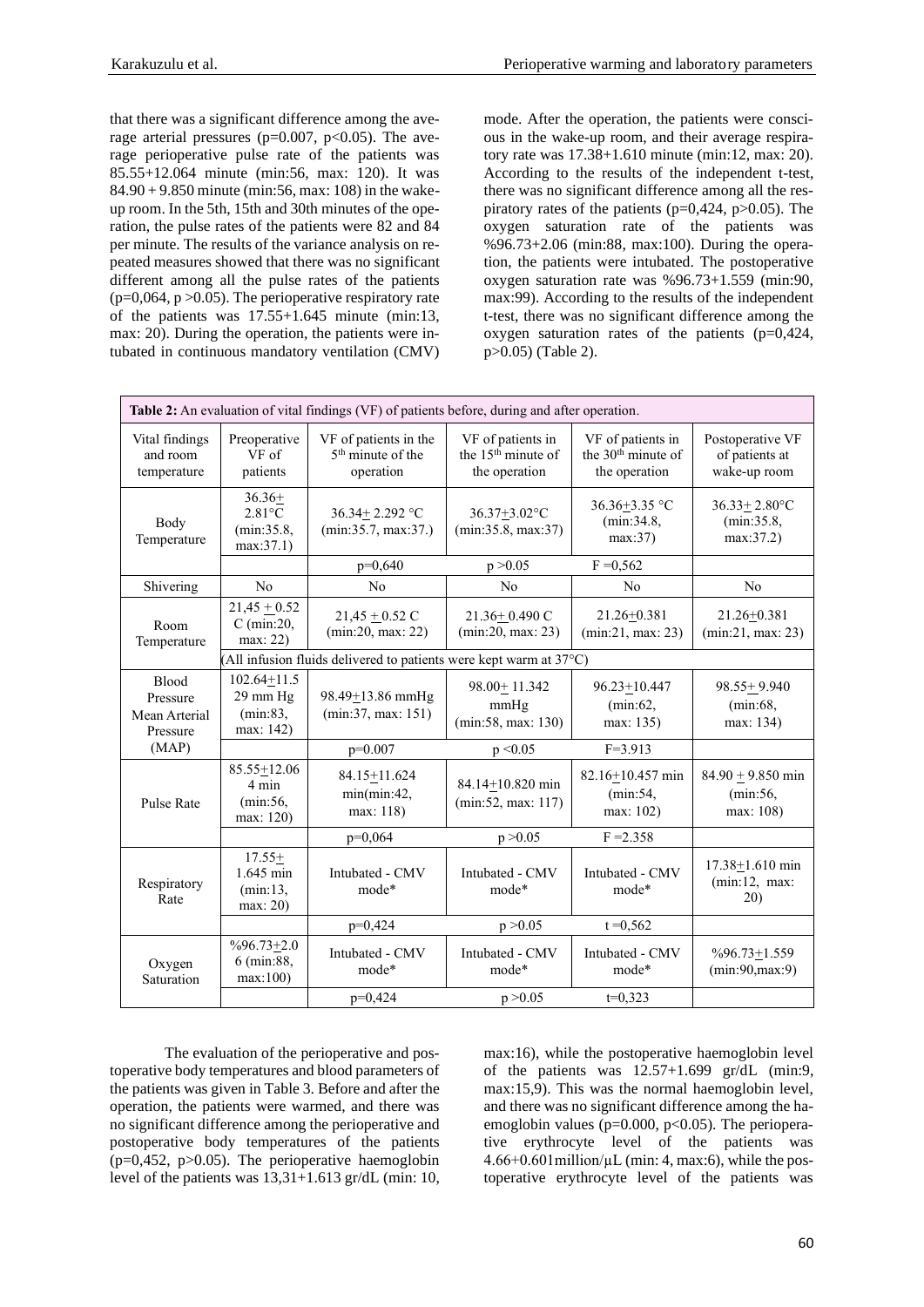4.527+0.634 million/µL (min:3.22, max:6.28). There was a significant difference among the erythrocyte levels ( $p=0.000$ ,  $p < 0.05$ ). During the operation, the erythrocyte level was lower, but it still within the normal value range. The perioperative and postoperative leukocyte counts of the patients were successively 8.05+1.744 mm<sup>3</sup> (min:4, max:11), 8.05+1.701 mm3 (min: 4.34, max: 11.32), 8. 13+1.600 mm<sup>3</sup> (min: 4.46, max: 11.12). There was no significant difference among the leukocyte counts, and the leukocyte counts were within the normal count range  $(p=0.420, p)$ >0.05). The perioperative lymphocyte value of the patients was  $.32+0.926$  mm<sup>3</sup> (min:1, max:5), while the postoperative lymphocyte value of the patients was  $2.19+0.895$  mm<sup>3</sup> (min:1, max:5). There was a significant difference among the lymphocyte values, and they were within the normal value range  $(p=0.017)$ , p<0.05). The perioperative platelet count of the patients was  $245.06$  mm<sup>3</sup> (min:139, max:422), while the postoperative platelet count of the patients was  $222.50$  mm<sup>3</sup> (min:117, max:555). This was within the normal count range, and there was a statistically significant difference among the platelet counts  $(p=0.000, p<0.05)$ . The perioperative blood urea nitrogen (BUN) value of the patients having laparoscopic bile duct surgery was 13.79+6.126 (min:6, max:36), while it was 13.52+7.637 (min:6, max:55) after the operation. It was within the normal value range, and there was no statistically significant difference among the blood urea nitrogen values (p=0.497,  $p>0.05$ ). The perioperative activity partial thromboplastin time (APTT) of the patients was 30.16+4.201 (min:21, max:55), while it was 29.48+4.029 (min:20, max:56) after the operation. The values were within the normal range, and there was a statistically important difference ( $p=0.000$ ,  $p<0.05$ ). The perioperative and postoperative aspartate aminotransferase (AST) values of the patients were within the normal range. During the operation, the aspartate aminotransferase (AST) values of the patients were 30.16+4.201 (min:21, max:55), 29.48+4.029 (min:20, max:56). There was no statistically difference among them  $(p=0.470, p>0.05)$ . During the operation, alanine aminotransferase (ALT) values of the patients were 29.97+18.840 (min:11, max:94), 28.78+17.000 (min:11, max:90). They were within the normal range, and there was no statistically significant difference (p=0.645, p>0.05) (Table 3).

| Table 3: Body temperature and blood values of patients before, during and after operation.                                                  |                                                  |                                                          |         |                    |  |  |
|---------------------------------------------------------------------------------------------------------------------------------------------|--------------------------------------------------|----------------------------------------------------------|---------|--------------------|--|--|
| <b>Body temperature</b><br>and blood values                                                                                                 | <b>Before operation</b>                          | <b>After operation</b>                                   | t value | P value            |  |  |
| Body temperature                                                                                                                            | 36.36+2.81°C<br>(min:35.8, max:37.1)             | $36.33 + 2.80$ °C<br>(min:35.8, max:37.2)                | 0.756   | 0,452<br>p > 0.05  |  |  |
| Haemoglobin                                                                                                                                 | $13,30+1.613$ gr/dl<br>(min: 10, max: 16)        | $12.57 + 1.699$ gr/dl<br>(min:9, max:15,9)               | 6.404   | 0.000<br>$p<0.05*$ |  |  |
| Erythrocyte                                                                                                                                 | $4.66+0.601$ million/ $\mu$ L<br>(min: 4, max:6) | $4.527+0.634$ million/ $\mu$ L<br>(min:3.22, max:6.28)   | 3.837   | 0.000<br>$p<0.05*$ |  |  |
| Leukocyte                                                                                                                                   | $8.05 + 1.744$ mm <sup>3</sup><br>(min:4,max:11) | 8. $13+1.600$ mm <sup>3</sup><br>(min: 4.46, max: 11.12) | 0.811   | 0.420<br>p > 0.05  |  |  |
| Lymphocyte                                                                                                                                  | $2.32+0.926$ mm <sup>3</sup><br>(min:1,max:5)    | $2.19 + 0.895$ mm <sup>3</sup><br>(min:1,max:5)          | 2.27    | 0.017<br>$p<0.05*$ |  |  |
| Platelet                                                                                                                                    | $245.06$ mm <sup>3</sup><br>(min:139, max:422)   | 222.50 mm <sup>3</sup><br>(min:117, max:555)             | 4.074   | 0.000<br>$p<0.05*$ |  |  |
| <b>BUN</b>                                                                                                                                  | $13.79 + 6.126$<br>(min:6, max:36)               | $13.52 + 7.637$<br>(min:6, max:55)                       | 0.692   | 0.497<br>p > 0.05  |  |  |
| <b>APTT</b>                                                                                                                                 | $30.16 + 4.201$<br>(min:21, max:55)              | 29.48+4.029<br>(min:20, max:56)                          | 5.031   | 0.000<br>$p<0.05*$ |  |  |
| <b>ALT</b>                                                                                                                                  | 35+20.979<br>(min:9,max:99)                      | 35.35+21.237<br>(min:11, max:97)                         | 0.464   | 0.645<br>p > 0.05  |  |  |
| <b>AST</b>                                                                                                                                  | 29.97+18.840<br>(min:11, max:94)                 | 28.78+17.000<br>(min:11, max:90)                         | 0.728   | 0.470<br>p > 0.05  |  |  |
| <b>Body temperature</b><br>and blood values                                                                                                 | <b>Before Operation</b>                          | <b>After Operation</b>                                   | t value | P value            |  |  |
| Blood Urea Nitrogen (BUN), Activated Partial Thromboplastin Time (APTT), Alanine aminotransferase<br>(ALT) Aspartate aminotransferase (AST) |                                                  |                                                          |         |                    |  |  |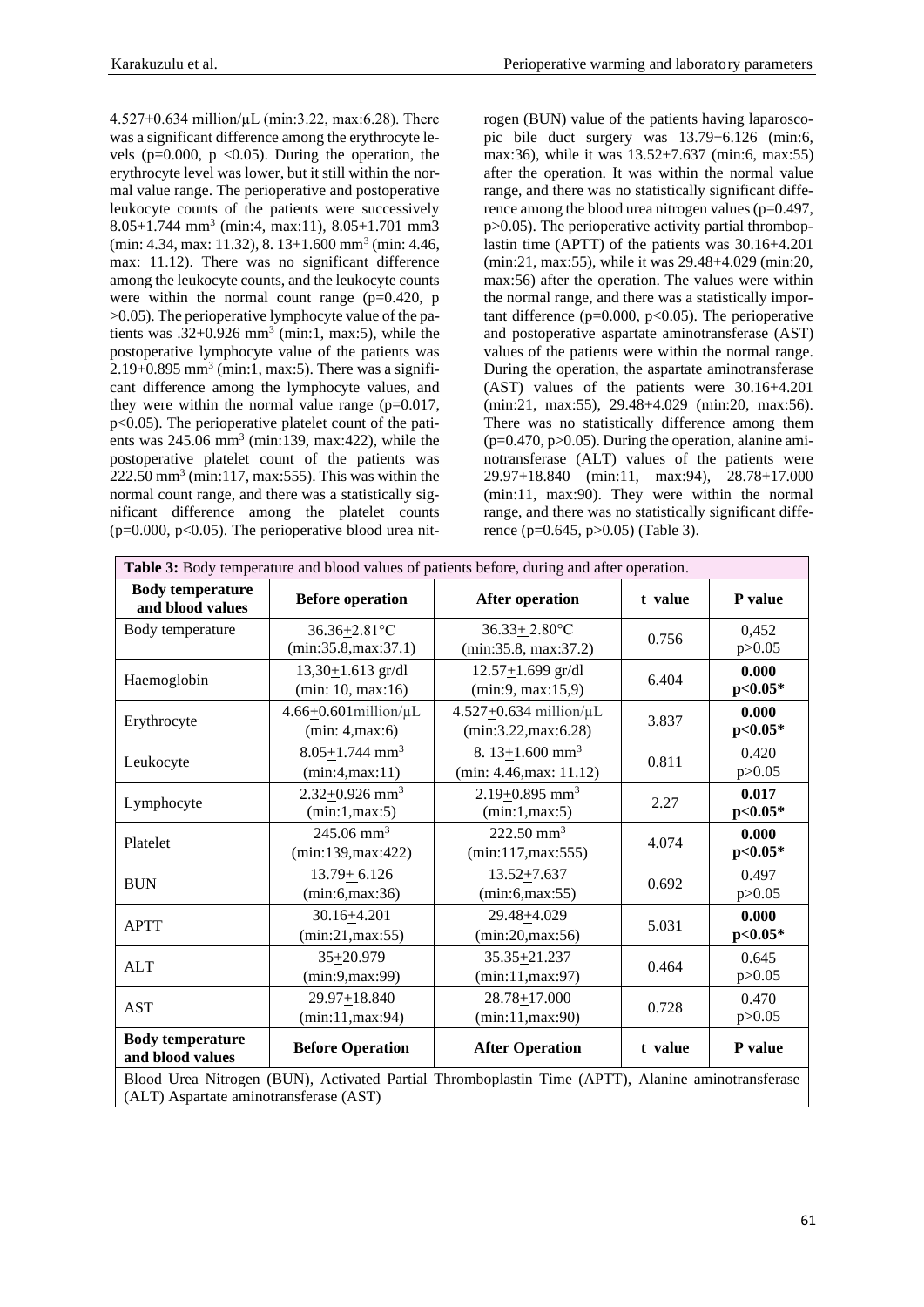### **DISCUSSION**

Postoperative body temperature of patients drops and patients, subsequently, experience hypothermia because anaesthetic agents affects hypothalamus which controls body temperature, patients need to wear surgical clothing which is not thick, temperature of operating room is lower than an average room temperature and fluids delivered to patients in an operating room are not warmed (11,13,14). Therefore, in this research, the perioperative, intraoperative and postoperative body temperatures of the patients were aimed to be protected through hot air blowing system. Those patients who were warmed during the operation were at a constant normthermic level. Due to minimal blood loss and hydration during the operation, the perioperative body temperature of the patients was 36.36 °C, while the postoperative body temperature was 36.33 °C, which means the body temperatures of the patients were protected. Besides, the perioperative, intraoperative and postoperative room temperatures of the patients were between 21.45 and 21.26 degrees. All the fluids were warmed up to 37 °C and then delivered to the patients. All of the interventions which were not used in a typical laparoscopically performed bile duct surgery were performed and benefited in this research.

The blood pressure values of the patients were given as mean arterial pressure (MAP). The average perioperative MAP value was 102.64. Considering the recent studies in the literature, the fear of surgery, as an adaptation of anxiety and stress towards surgery, might have increased the reaction of the sympathetic nervous system (15). After the operation started and the patients underwent general anaesthesia, the MAP value of the patients was 98.49 mm Hg in the 5th minute of the operation while it was 98.00 mm Hg in the 15th minute and 96.23 mm Hg in the 30th minute. In the wake-up room, the MAP value was 98.55 mm Hg. The patients were warmed before, during and after the operation and did not shiver after the operation. The MAP values of the patients remained within physiological limits since patient normothermia was maintained. It was thought that warming the patients positively contributed to this process. The pulse rate of the patients was 85.55/minute before the operation. After the operation started and the patients underwent general anaesthesia, it was 84.15 in the 5th minute, 84.14 in the 15th minute and 82.16 in the 30th minute. In the wake-up room, the pulse rate was 84.80/minute. During the operation, the pulse rate of the patients was within the normal physiological limit. There was no significant difference among the repeated measures (p>0.05). It was thought that warming the patients, preventing blood loss and warming fluids and keeping them at 37 degrees positively contributed to the process in which the pulse rates of the patients did not change even after the anaesthesia. Hypothermia increases the release of noradrenaline, which causes peripheral vasoconstriction and, therefore, hypertension, and the pulse rate is adversely affected (14,16). It is thought that patients will be protected from hypertension and the pulse rate will be within its normal range when body temperature is kept in its normal range (17). It can be said that there is a similarity between the results in the relevant literature and the pulse values in this study.

Respiratory value of the patients having laparoscopic bile duct surgery were 17.55/minute preoperatively and 17.38/minute postoperatively, and the oxygen saturation rate was %96.73 before and after the surgery. There was no significant difference between these values before and after the surgery. Kiley et al in their book, states that respiratory rates of patients decreases and even stops when they experience hypothermia, which is, indeed, a scientific fact. In this study, the respiratory patterns of the patients were preserved since they did not experience hypothermia (18). The patients had normal respiratory and oxygenation rates before and after the operation. This study, therefore, has similarities with the results of the research of Stocks and et al. All the patients were warmed through air blowing system, and their body temperatures were kept at 36 degrees before and after the operation.

The preoperative haemoglobin value of the patients was 13.31, while it was 12.96 in the 15th minute of the operation. The postoperative haemoglobin value of the patients was 12.57. In addition, the preoperative erythrocyte value of the patients was 4.66 while it was 4.65 in the 15th minute of the operation. The postoperative erythrocyte value of the patients was 4.52. It was thought that such small changes in these values might be related to minimal bleeding and hydration given to the patients during the surgery. According to these findings, it can be said that warming patients prevents haemoglobin and erythrocyte values from deceasing below the normal range. According to a study carried out by Karkout, et al., hemodilution given to patients during an operation reduces haemoglobin level (19). Besides, Barkun et al. report that erythrocyte and haemoglobin values of patients with bleeding decreases progressively (20). It is clear that the haemoglobin and erythrocyte values given in both studies decrease with the effect of bleeding or dilution, which supports the findings of our research. Keeping body temperature within a normal range might also prevent the decrease of these values.

The preoperative leukocyte value of the patients was 8.05, while it was 8.05 in the 15th minute of the operation. It was 8.13 in the wake-up room. The lymphocyte value was 2.32, 2.13 and 2.19 during the operation. Reduction in the activity of enzymes in hypothermia prolongs the inflammatory process in the wound. The healing time of the wound is prolonged. The susceptibility to infection increases. The number of leukocytes increases in infection and inflammation. In our study, the leukocyte and lymphocyte values of the patients, who were warmed, were within the normal blood values. This situation is thought to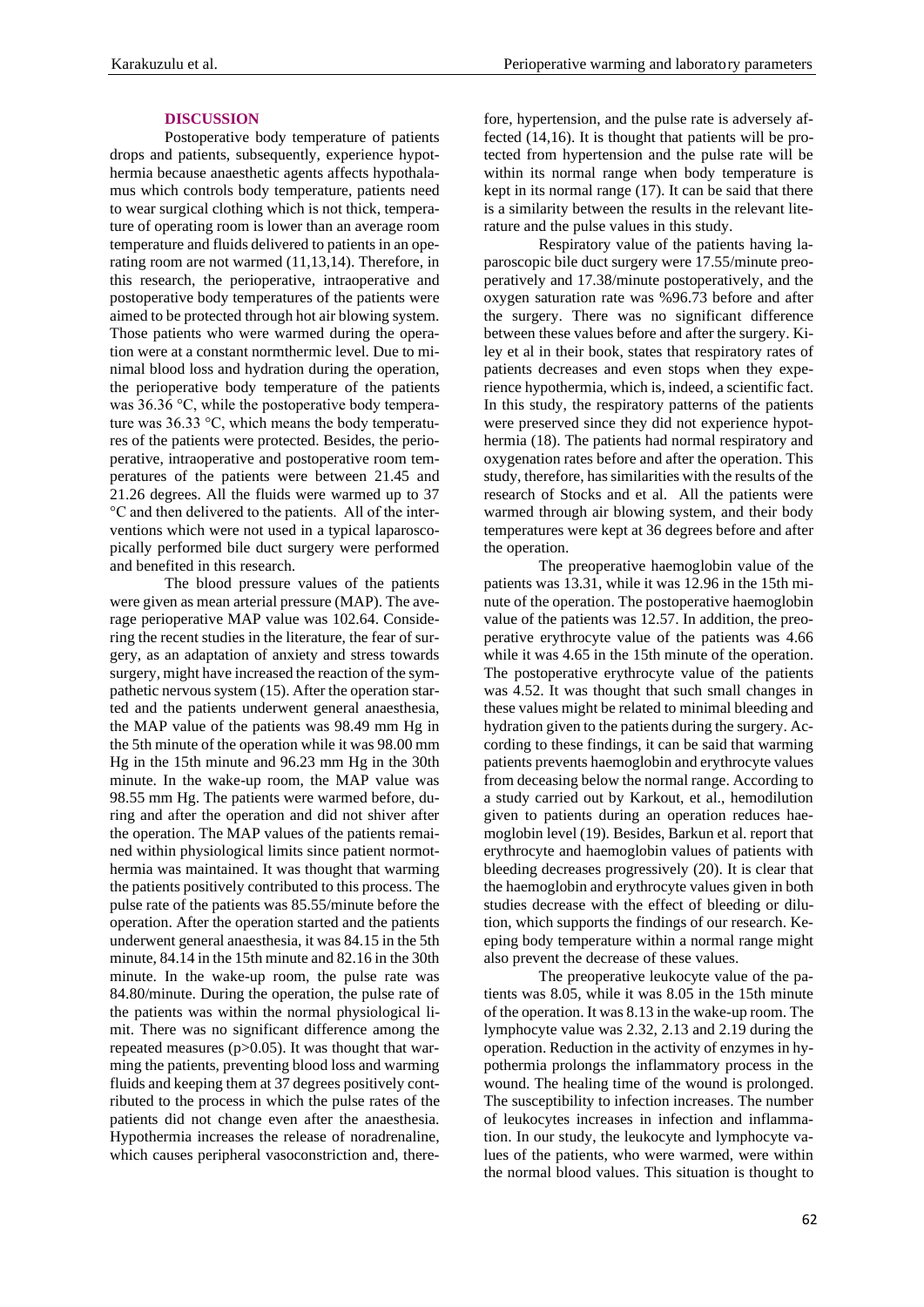prevent delay in wound healing. The results of our study have similarities with the study of Demiraslan (13).

In this study, the platelet counts and APTT values of the patients having laparoscopic gallbladder surgery were within the normal range before, during and after the operation. There was no bleeding in patients whose bleeding time did not prolong. Considering that hypothermia would prolong bleeding time (13, 21), it was observed that the patients, who were warmed, did not experience bleeding.

In our study, the kidney and liver functions of the patients were monitored through BUN, AST and ALT values. These values were within the normal range before, during and after the operation. It can be said that the kidney and liver functions of the patients were not adversely affected because the patients did not undergo hypothermia. The results of our study have similarities with the study of Demiraslan (13). In conclusion; keeping body temperature within the normal rage before, during and after the operation positively affects blood pressure, pulse rates, respiratory values and oxygenation and helps to keep these values within the normal range. Keeping body temperature within the normal rage before, during and after the operation keeps erythrocyte, haemoglobin, leukocyte, lymphocyte, platelet, APTT, BUN, AST and ALT values within the normal range and positively contributed to wound healing.

## **Conclusion**

Considering the results of this research, the H1 Hypothesis was accepted (H1: warming patients before, during and after the operation keeps vital findings and blood parameters within the normal range. Considering the results of the research, it was found out that warming patients through hot air blowing system positively contributed to patients' vital findings and blood parameters. More studies are needed in order to reinforce the results of this research. It is also suggested that those studies should have experimental and control groups. It is significant to warm patients even if they undergo a short-term operation like laparoscopic cholecystectomy. (Figure 1).



**Figure 1:** Research process flow chart.

#### **REFERENCES**

- 1.Sessler DI. Temperature monitoring and perioperative thermoregulation. Anesthesiology 2008;109: 318-338.
- 2. Sessler DI. Perioperative thermoregulation and heat balance. Lancet 2016;25;387(10038):2655- 2664.
- 3. S Kajimura, M Saito. A new era in brown adipose tissue biology: molecular control of brown fat development and energy homeostasis. Annu Rev Physiol, 2014;76: 225-249.
- 4. Lundgren P, Henriksson O, Naredi P, Björnstig U. The effect of active warming in prehospital trauma care during road and air ambulance transportation - A clinical randomized trial. SJTREM 2011;19(59): 1-7.
- 5. Nakamura K. Central circuitries for body temperature regulation and fever. Am J Physiol Regul Integr Comp Physiol. 2011;301(5):1207-1228.
- 6. Radcliff KE, Orozco, FR, Quinones, D, Rhoades D, Sidhu GS, Ong AC. Preoperative risk stratification reduces the incidence of perioperative